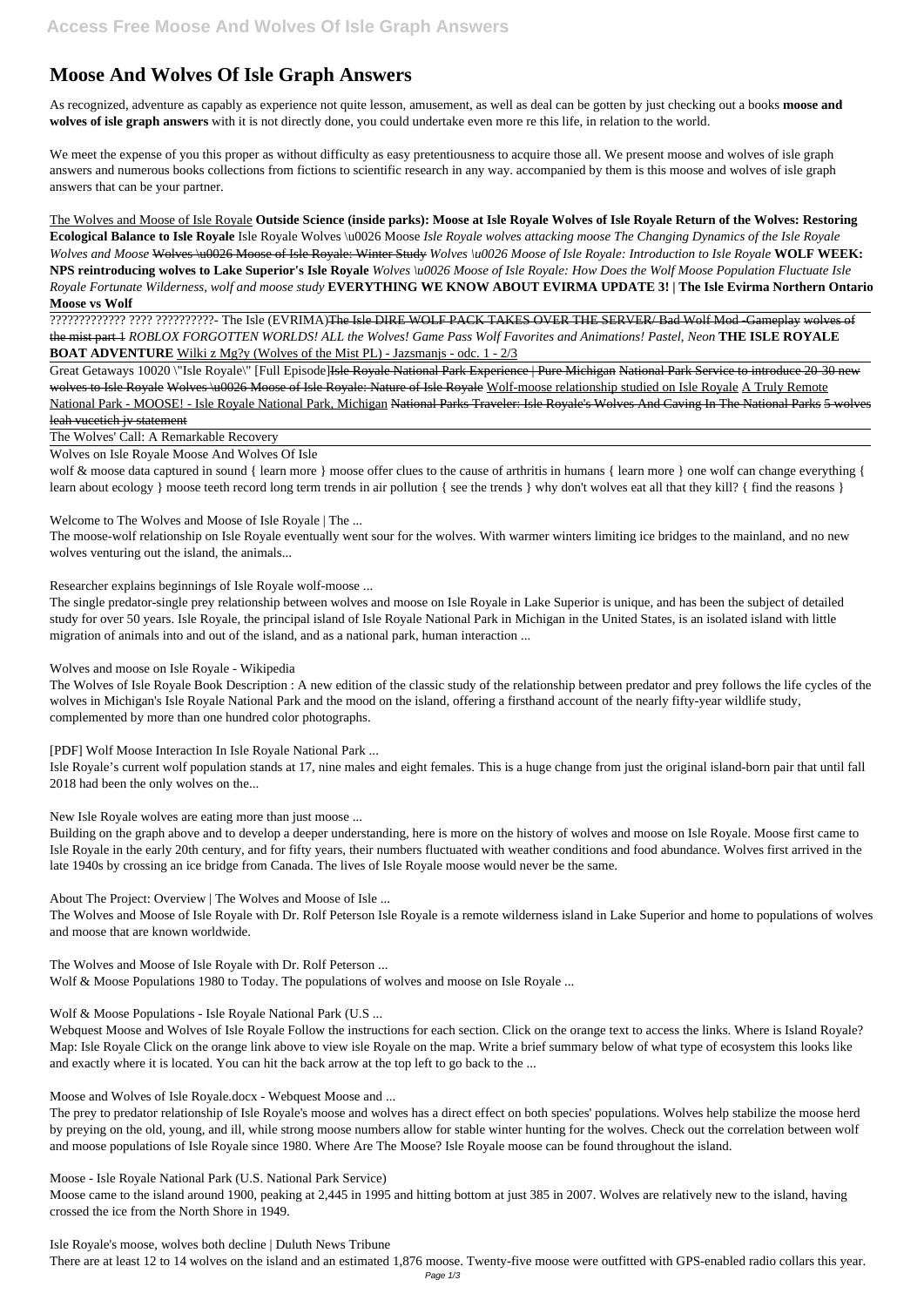## **Access Free Moose And Wolves Of Isle Graph Answers**

The 62nd year of the Michigan Technological University Winter Study on Isle Royale National Park has proved one of its most fascinating yet.

Isle Royale Winter Study: Fewer Wolves, Fewer Moose ...

Isle Royale sits in Lake Superior, about 60 miles north of Michigan's Upper Peninsula mainland, and about 20 miles off the coast of Minnesota. While it's not clear how many new pups there may be,...

Isle Royale wolf update: Surprise pups, a missing wolf and ... Start studying Isle Royale Moose and Wolves. Learn vocabulary, terms, and more with flashcards, games, and other study tools.

Isle Royale Moose and Wolves Flashcards | Quizlet

Researcher explains beginnings of Isle Royale wolf-moose study | INFORUM inforum.com - John Myers "Wolf Island," a new book by renowned wolf researcher L. David Mech, highlights the start of the now famous Isle Royale predator/prey study back in …

Researcher explains beginnings of Isle Royale wolf-moose ...

Graph Questions January 11 Moose and Wolves on Isle Royale 1. From the graph, describe any patterns or trends that you observe in data. Answer: Both population got to a high number of population growth and right away it got dropped to the lowest population. Second pattern is when wolf population increased the moose population dropped. 2.

Science Graph Questions.docx - Graph Questions January 11 ...

This activity explores images of wolves hunting a moose on Isle Royale, which serve as phenomena for learning about predator-prey population dynamics. Isle Royale, an island in Lake Superior, is the site of the longest continuous predator-prey study in the world. Since 1958, scientists have monitored the island's wolf and moose populations.

A new edition of the classic study of the relationship between predator and prey follows the life cycles of the wolves in Michigan's Isle Royale National Park and the mood on the island, offering a firsthand account of the nearly fifty-year wildlife study, complemented by more than one hundred color photographs. Reprint.

The world's leading wolf expert describes the first years of a major study that transformed our understanding of one of nature's most iconic creatures In the late 1940s, a small pack of wolves crossed the ice of Lake Superior to the island wilderness of Isle Royale, creating a perfect "laboratory" for a longterm study of predators and prey. As the wolves hunted and killed the island's moose, a young graduate student named Dave Mech began research that would unlock the mystery of one of nature's most revered (and reviled) animals—and eventually became an internationally renowned and respected wolf expert. This is the story of those early years. Wolf Island recounts three extraordinary summers and winters Mech spent on the isolated outpost of Isle Royale National Park, tracking and observing wolves and moose on foot and by airplane—and upending the common misperception of wolves as destructive killers of insatiable appetite. Mech sets the scene with one of his most thrilling encounters: witnessing an aerial view of a spectacular hunt, then venturing by snowshoe (against the pilot's warning) to photograph the pack of hungry wolves at their kill. Wolf Island owes as much to the spirit of adventure as to the impetus of scientific curiosity. Written with science and outdoor writer Greg Breining, who recorded hours of interviews with Mech and had access to his journals and field notes from those years, the book captures the immediacy of scientific fieldwork in all its triumphs and frustrations. It takes us back to the beginning of a classic environmental study that continues today, spanning nearly sixty years—research and experiences that would transform one of the most despised creatures on Earth into an icon of wilderness and ecological health.

In this exhilarating installment of the award-winning Scientists in the Field series, journey to the isolated islands of Isle Royale National Park where the longest predator/prey study in the world is being conducted along with a controversial genetic rescue to save not only the wolves and moose, but the entire island ecosystem. On Isle Royale, a unique national park more than fifty miles from the Michigan shore and about fifteen miles from Minnesota, a thrilling drama is unfolding between wolves and moose, the island's ultimate predator and prey. For over sixty years, in what has been known as the longest study of predator and prey in the world, scientists have studied the wolves and moose of Isle Royale and the island's ecology to observe and investigate wildlife populations. But due to illness and underlying factors, the population of wolves on the island has dropped while the number of moose has increased, putting the Isle Royale ecosystem in jeopardy. Now, for the first time ever, scientists are intervening. Join celebrated author Nancy Castaldo in this exciting journey to Isle Royale to document the genetic rescue experiment scientists there are embarking on. If they can successfully relocate twenty to thirty wolves from the mainland to Isle Royale, scientists can potentially restore the balance among wolves, moose, and trees of the island's ecosystem. Now the living laboratory experiment begins.

Wolves on a wilderness island illuminate lessons on the environment, extinction, and life. For more than a quarter century, celebrated biologist John

Vucetich has studied the wolves, and the moose that sustain them, of the boreal forest of Isle Royale National Park, an island in the northwest corner of Lake Superior. During this time, he has witnessed both the near extinction of the local wolf population, driven largely by climate change, and the intensely debated relocation of other wolves to the island in an effort to stabilize and maintain Isle Royale's ecosystem health. In Restoring the Balance, Vucetich combines environmental philosophy with field notes chronicling his day-to-day experience as a scientist. Examining the fate of wolves in the wild, he shares lessons from these wolves and explains their impact on humanity's fundamental responsibilities to the natural world. Vucetich's engaging narrative and unique, clear-eyed perspective provide an accessible course in wolf biology and behavioral ecology. He tackles profound unresolved questions that will shape our future understanding of what it means to be good to life on earth: Are humans the only persons to inhabit Earth, or do we share the planet with uncounted nonhuman persons? What does a healthy relationship with the natural world look like? Should we intervene in nature's course in order to care for it? Touching on the triumph and tragedy of how wolves kill moose to the Shakespearian drama of wolves' social lives, Vucetich comments on ravens, mice, winter ticks, and even a life-changing encounter he shared with a toad. Vucetich produces exquisite insight by masterfully connecting his observations to a far-reaching history of ideas about the environment. Combining natural history and memoir with fascinating commentary on humanity's relationship with nature, Restoring the Balance evokes our connections with wolves as fellow apex predators, demonstrating how our shifting views on nature have implications for both their survival and ours. This book will be treasured by any thoughtful reader looking to deepen their relationship with nature and learn about the wolves of Isle Royale along the way.

A lively study of the relationship between predator and prey